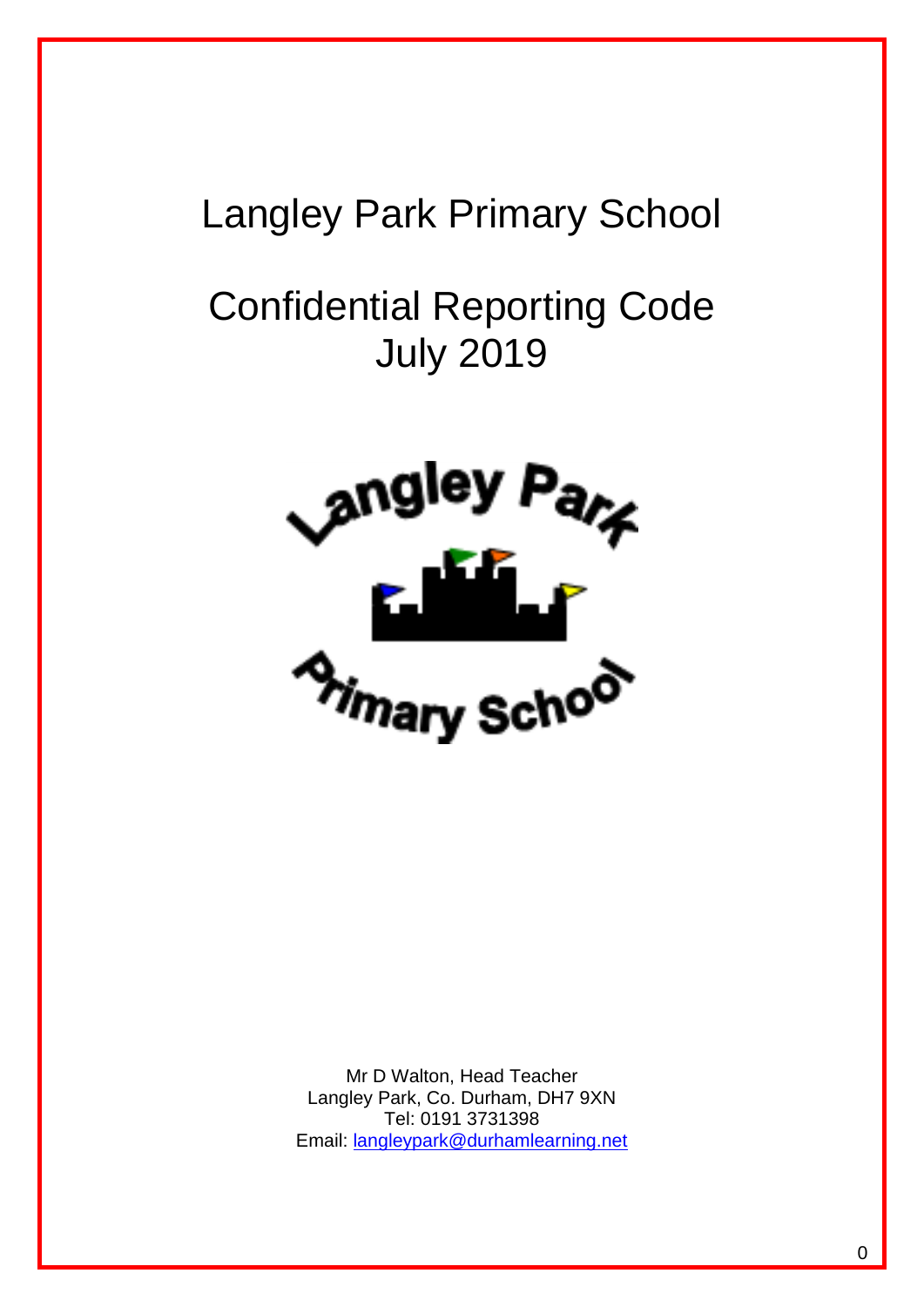# **Confidential Reporting Code**



# **2 Introduction**

Employees can sometimes be the first to realise that there may be something seriously wrong with procedures or processes within the school, although they may not always express their concerns because they feel that speaking up would be disloyal. They may also fear the threat of harassment or victimisation and may feel it easier to ignore their concern rather than report what may just be a suspicion of malpractice.

The school is committed to the highest standards of openness, honesty and accountability and expects anyone who has any serious concerns about any aspect of the school's work to come forward and voice those concerns. Wherever possible, you are encouraged to use relevant school procedures to report issues in an open and transparent way, although it is recognised that some cases will have to proceed on a confidential basis.

This Confidential Reporting Code is intended to enable employees to raise serious concerns within school, rather than overlooking a problem or 'blowing the whistle' outside, without the fear of victimisation, discrimination or disadvantage.

The code applies to anyone involved in the school including employees, governors, parents, local community and also applies to former employees, job applicants, and agency staff working for the school, contractors and suppliers.

## **3 Scope of the code**

This code is designed to enable individuals to raise concerns internally and at a high level and to disclose information that they believe shows malpractice or impropriety. It is not designed to question financial or business decisions taken by the school or any matters which fall within or have already been addressed by grievance, complaint, disciplinary or other procedures.

Anyone who makes a disclosure under this code must reasonably believe that:

- They are acting in the public interest;
- The disclosure tends to show past, present or likely future wrongdoing falling into one or more of the following categories:
	- o Criminal offences;
	- o Failure to comply with an obligation set out in law;
	- o Miscarriages of justice;
	- o Endangering of someone's health and safety;
	- o Damage to the environment;
	- o Covering up wrongdoing of any of the above.

Examples of the above could include:

- Safeguarding concerns, including sexual or physical abuse of children/or vulnerable young people or adults;
- Conduct which is an offence or a breach of law;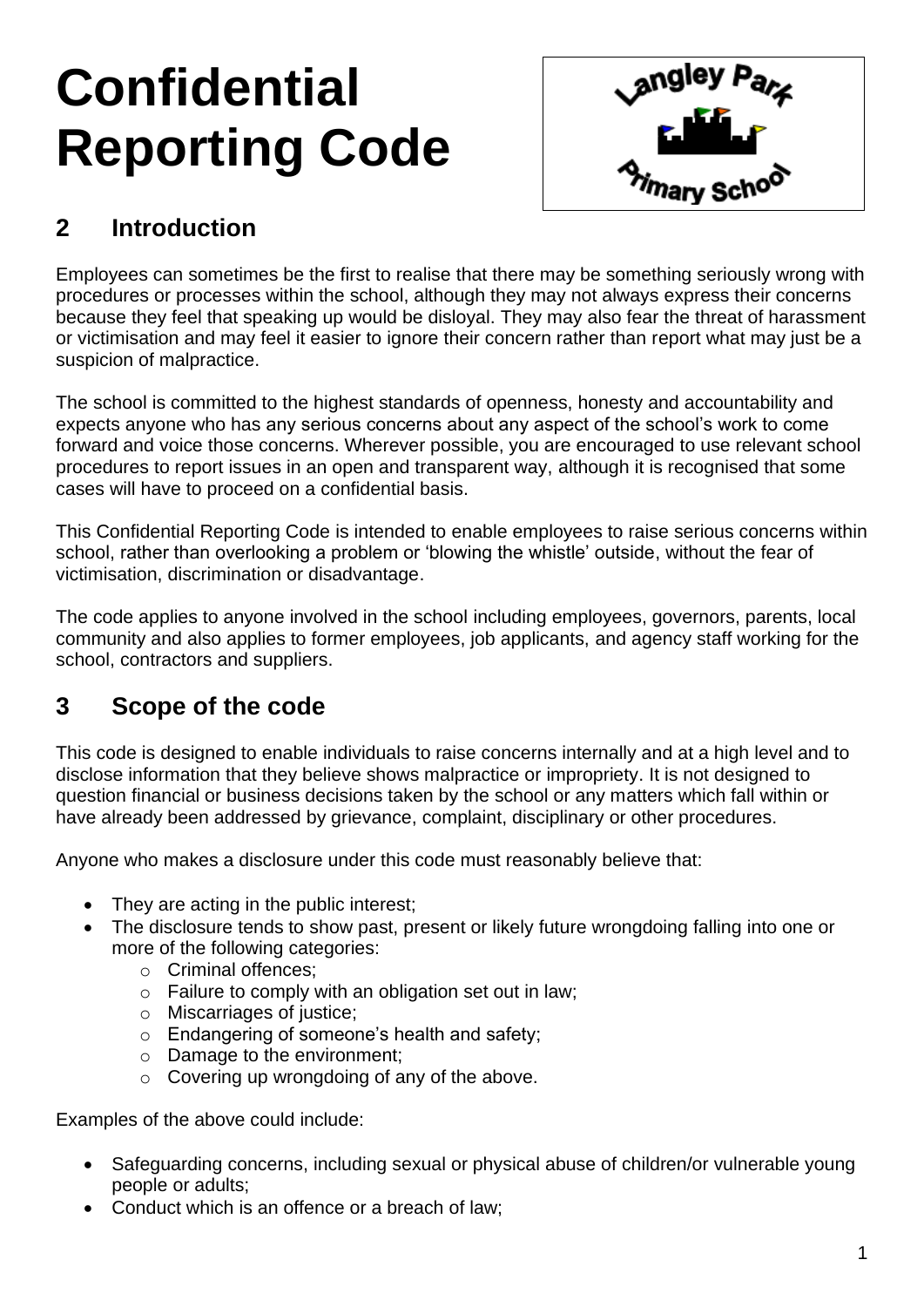- Health and safety risks, including risks to the public as well as other employees;
- Unauthorised use of public funds;
- Negligence;
- Unauthorised disclosure of confidential information;
- Possible fraud and corruption;
- Deliberate concealment of the above matters.

This list is neither exhaustive nor exclusive.

## **4 Safeguards**

The school recognises that the decision to report a concern can be a difficult one to make and it is understandable that those who are making a disclosure may be concerned about possible repercussions. The school aims to encourage openness and will support individuals who raise genuine concerns under this code, even if they turn out to be mistaken.

The school will take appropriate action to protect anyone making a disclosure under this policy from victimisation or detrimental treatment and may deal with any such instances as a conduct matter under the School's Disciplinary Policy.

If you make an allegation in good faith, which is not confirmed by subsequent investigation, no action will be taken against you, however, in making a disclosure you should exercise due care to ensure the accuracy of the information. However, if you make a frivolous, malicious or vexatious allegation, disciplinary action may be taken under the School's Disciplinary Procedure.

#### **4.1 Confidentiality**

All concerns will be treated in confidence and every effort will be made not to reveal the identity of the individual raising the concern as long as it does not hinder or frustrate any investigation. However, the investigation process may reveal the source of the information and the individual making the disclosure may need to provide a statement as part of the evidence.

This code encourages individuals to put their name to any disclosures made as concerns expressed anonymously are much less credible and more difficult to investigate. When considering investigating and anonymous claim, the school will need to consider the seriousness of the issues raised, the credibility of the concern and the likelihood of confirming the allegation from attributable sources.

Any breach of confidentiality will be regarded as a serious matter and will be dealt with accordingly. The school complies with all relevant statutory obligations. The school privacy notice provides more specific information on data collected and how it is handled, a copy of which can be accessed from the school.

# **5 Raising a concern**

Any concerns should first be raised with the Head Teacher or Chair of Governors. Ideally this should be done using the confidential reporting code form, however, concerns can also be raised verbally or in writing. The earlier concerns are expressed, the easier it is for action to be taken. Although you are not expected to prove beyond doubt the truth of an allegation, you will need to demonstrate to the person contacted that there are reasonable grounds for your concern.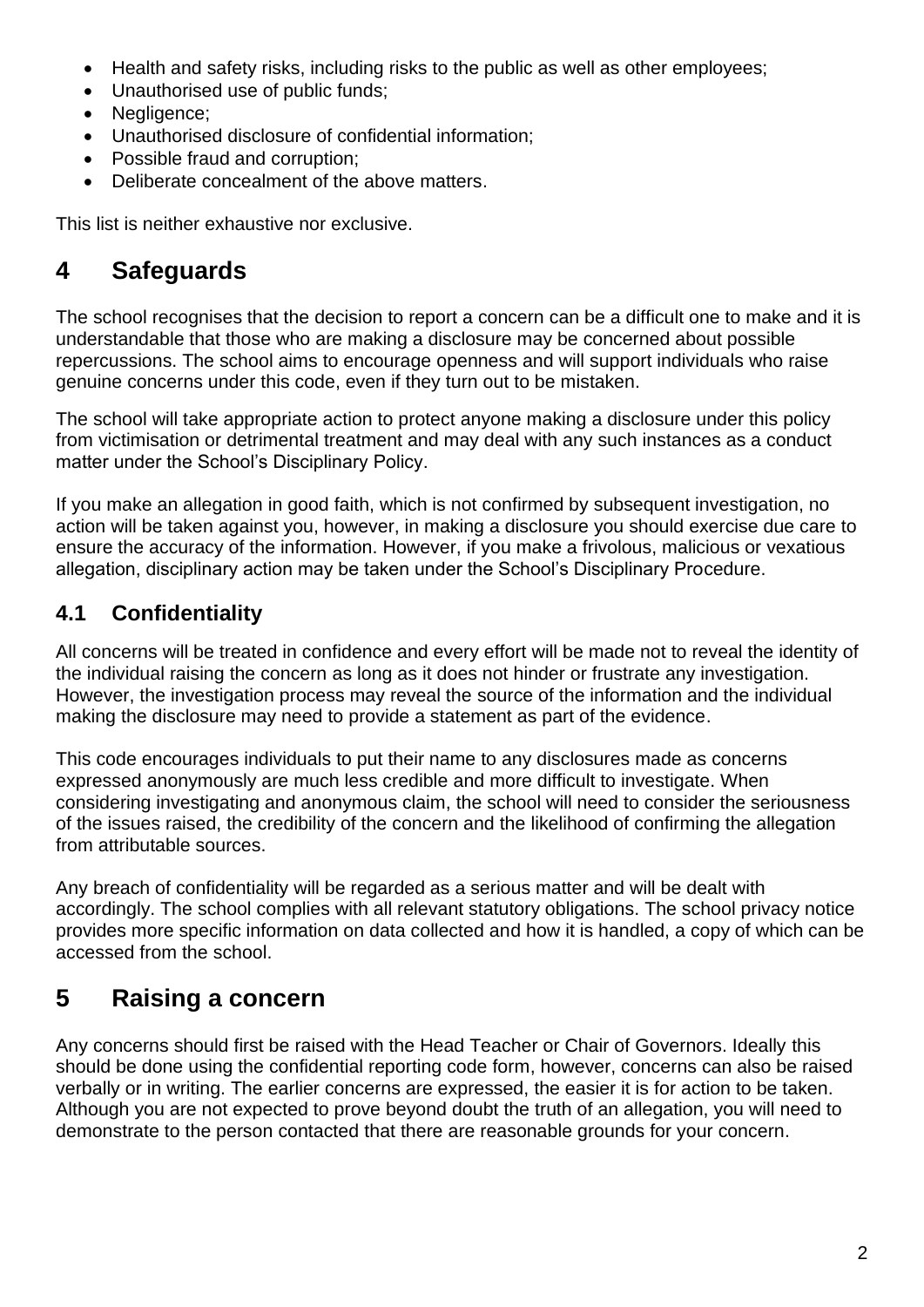The completed form should be reviewed by the Head Teacher or Chair of Governors, as appropriate, and any points of clarity or additional information noted following a discussion with the person raising the concern.

All concerns need to be logged with the Chief Internal Auditor and Corporate Fraud Manager, therefore a copy of the form should be forwarded to [corporatefraudteam@durham.gov.uk,](mailto:corporatefraudteam@durham.gov.uk) who will agree how the concern should be investigated, in consultation with the school. Voluntary aided schools should consider notifying the Director of the Diocese, where appropriate.

Ideally individuals should feel able to make a disclosure within the school, however there may be circumstances where you feel unable to. If the individual does not feel able to, or it is not appropriate to raise the concerns with the Head Teacher or Chair of Governors due to the type of issues involved, the concern can be directed to either the Head of Education or Chief Internal Auditor and Corporate Fraud Manager (Internal Audit) using the same form.

Individuals can also make a disclosure under whistleblowing law to prescribed person(s) who are mainly regulators, professional bodies or MPs. The relevant prescribed person depends on the subject matter of the disclosure, for example a disclosure about wrongdoing in a school could be made to OFSTED. A full list of prescribed persons is available [here.](https://www.gov.uk/government/publications/blowing-the-whistle-list-of-prescribed-people-and-bodies--2)

#### **5.1 Obtaining advice**

Advice and guidance about how to pursue a matter of concern can be obtained from the Head of Education or Chief Internal Auditor and Corporate Fraud Manager.

For advice from someone independent of the council, the council's External Auditors can be contacted: Mazars LLP on 0191 3836314 or alternatively you can seek advice from Public Concern at Work, an independent whistleblowing charity: 020 74046609 or [whistle@pcaw.org.uk.](mailto:whistle@pcaw.org.uk)

### **6 Investigating procedure**

Once the form is received by the Chief Internal Auditor and Corporate Fraud Manager, they can agree the most appropriate way of investigating the concern. The Chief Internal Auditor and Corporate Fraud Manager is independent and has unlimited access to any officer, member or information within the school.

The concerns raised will be dealt with appropriately and may result in:

- An investigation by management, internal audit and corporate fraud, or through the disciplinary process;
- Referral to the police:
- Referral to the external auditor;
- An independent inquiry.

In order to protect individuals and those accused of misdeeds or possible malpractice, initial enquiries will be made to decide whether an investigation is appropriate and, if so, what form it should take. Some concerns may be resolved by agreed action without the need for investigation. If urgent action is required this will be taken before any investigation is conducted. The overriding principles for the school to consider are the well-being of the individual making the disclosure and the public interest.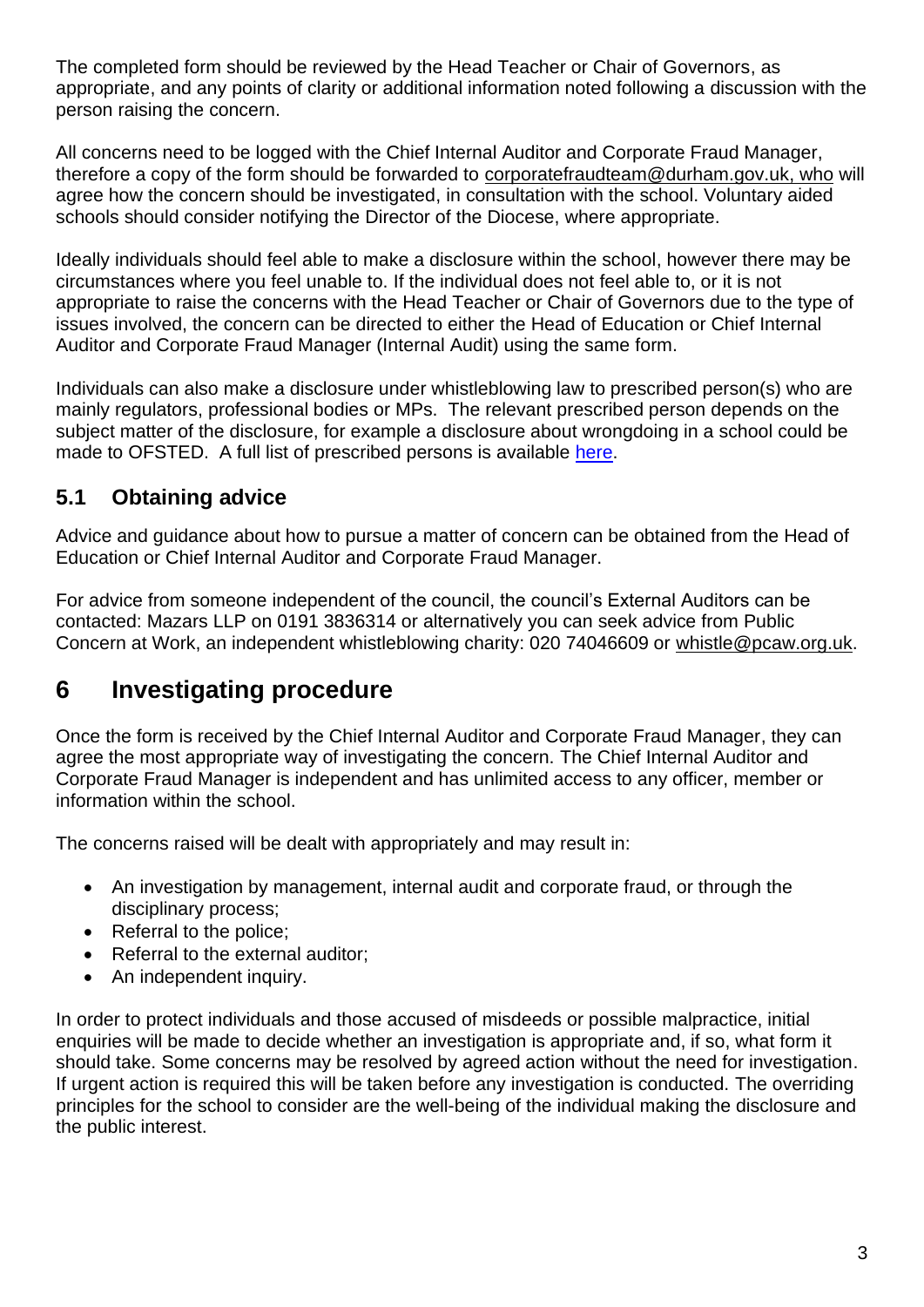Concerns or allegations that fall within the scope of specific procedures, for example child protection or discrimination issues, will normally be referred for consideration under those procedures.

#### **6.1 Responding to a disclosure**

The Head Teacher, Chair of Governors or whoever received the disclosure, will respond in writing within 10 school days covering the following:

- Acknowledging that the concern has been received;
- Indicating how the school propose to deal with the matter:
- Giving an estimate of how long it will take to provide a final response;
- Detailing whether any initial enquiries have been made;
- Providing information on employee support mechanisms; and
- Explaining any further investigations will take place and if not, why not.

A copy of the response will be forwarded to the Chief Internal Auditor and Corporate Fraud Manager for monitoring purposes.

The amount of contact between the officers considering the issues and the individual making the disclosure will depend on the nature of the matters raised, the potential difficulties involved and the clarity of the information provided. Where it is necessary to meet with the individual, they are entitled to be accompanied by a trade union representative or work colleague.

### **6.2 Regulation of Investigatory Powers Act 2000 (RIPA)**

Under no circumstances should any employee attempt to obtain any information covertly, either directly or indirectly, without first having complied with procedures in relation to employee surveillance contained in the RIPA Policy.

Before any action is taken a decision will need to be made as to whether such a course of action is both necessary and proportionate, as failure to do so may infringe Human Rights and render the school liable to legal action.

# **7 Other procedures**

This code covers concerns outside of the following areas and does not replace the following procedures:

### **7.1 Complaints procedure**

Complaints by an individual or individuals about the standard of service, actions or lack of actions by the school should be managed under the school's complaints procedure.

#### **7.2 Financial procedure rules**

Under the schools approved financial procedures the Head Teacher is responsible to the Governing Body for ensuring that financial procedures are correctly applied and observed by staff and contractors providing services on the school's behalf.

The Head teacher or Chair of the Governing Body is also responsible for reporting any known breach or suspected breach of procedures or any failures of financial controls to the Chief Finance Officer. In practice the Head of Corporate Finance and Commercial Services and the Head of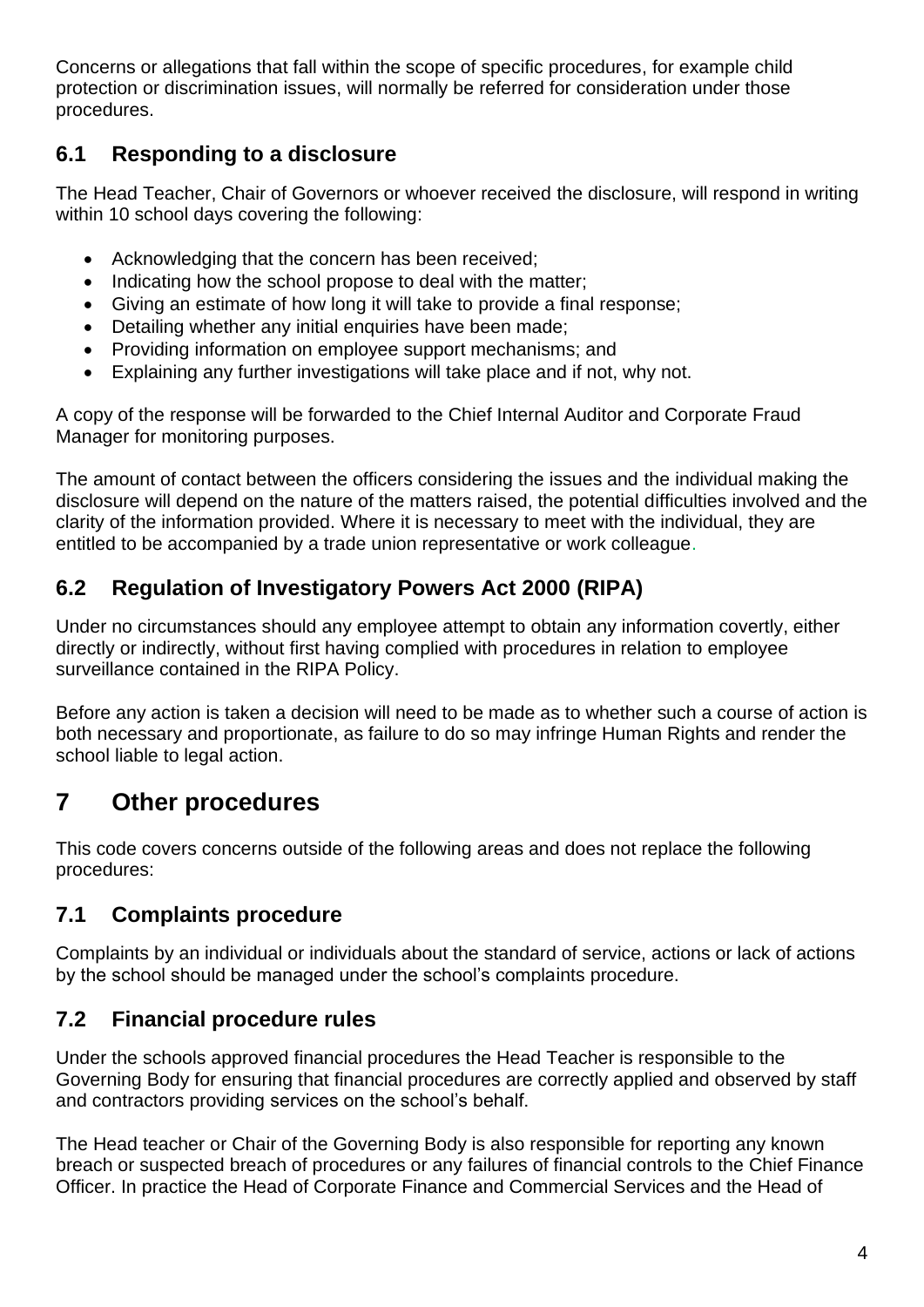Finance and Transactional Services should be notified of any such incident. Voluntary aided schools should consider notifying the Director of the Diocese where appropriate.

The Chief Internal Auditor and Corporate Fraud Manager (the Head of Internal Audit) must be notified immediately of any suspected fraud, theft, irregularity, improper use or misappropriation of the school's property or resources.

#### **7.3 Grievance procedure**

The school's Grievance Policy is designed to ensure that concerns, problems and complaints arising in the course of employment can be raised and resolved quickly and in a fair and reasonable manner. Further information on the policy and the type of issues that can be raised as a grievance can be found in the Grievance Policy on the extranet.

If you become aware that there has been a breach of the contract procurement rules you can report such a breach using the Confidential Reporting Code.

# **8 The Responsible Officer**

The Corporate Director Resources has overall responsibility for the maintenance and operation of the code.

The Corporate Director Resources, via the Chief Internal Auditor and Corporate Fraud Manager, will maintain a record of concerns raised and where appropriate appoint investigating officers, monitor the progress and record the outcomes (but in a form which does not endanger your confidentiality) and will report as necessary to the Audit Committee.